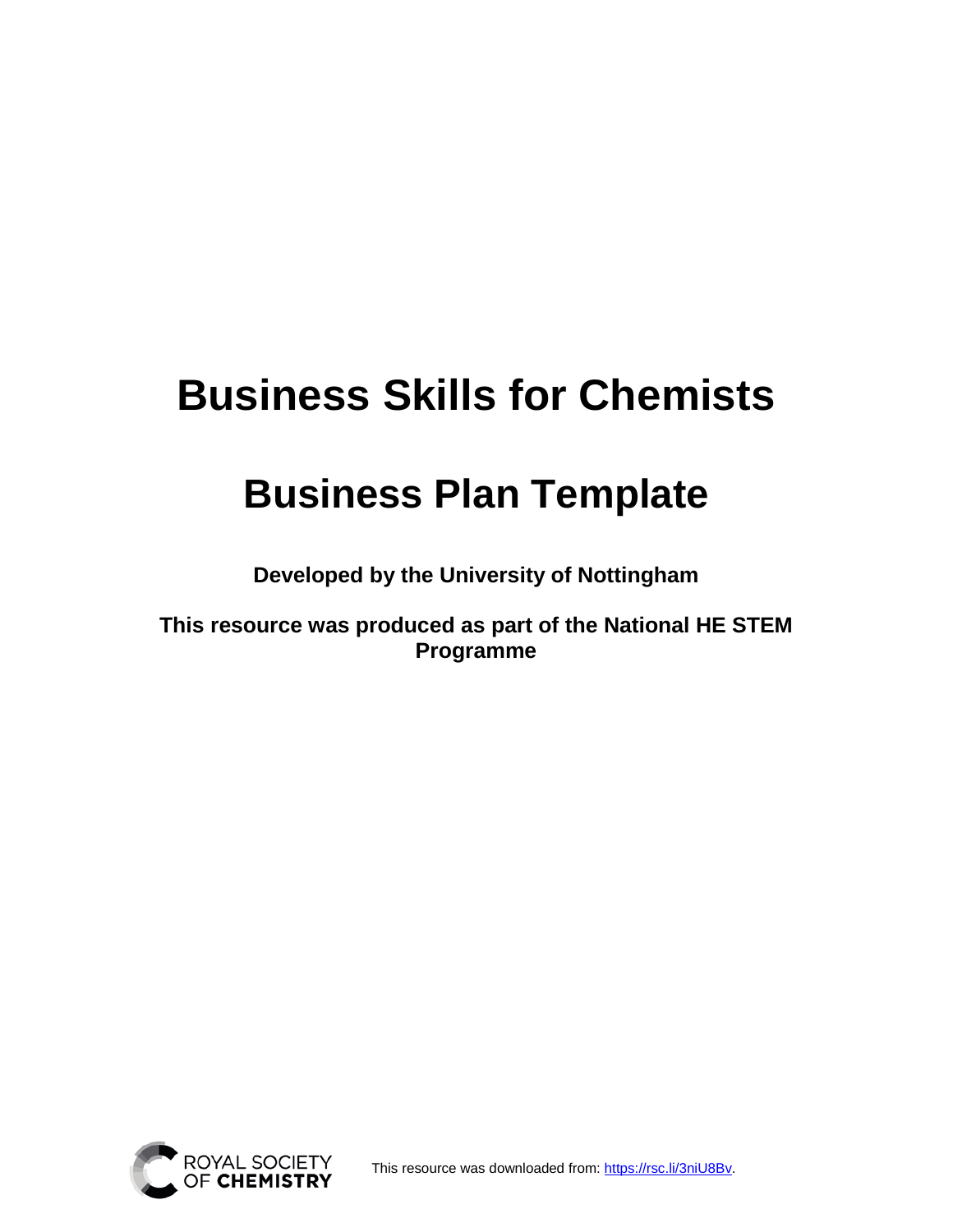## BUSINESS PLAN TEMPLATE

## **COMPONENTS OF A BUSINESS PLAN**

- 1. Executive Summary
- 2. Background
- 3. Key Personnel
- 4. Operations
- 5. Marketing
- 6. Financial Plan

## **EXECUTIVE SUMMARY**

The purpose of an executive summary is to provide a quick and concise overview of the business (in one or two pages). Although this section appears first, it should be written last.

The plan summary should highlight key elements of the entire business plan, including:

- Objectives of the business (Mission Statement)
- Your products or services, with emphasis on distinguishing features and the market needs they will meet
- Your estimate of market potential and assessment of the competition
- Your management team's experience and talent
- How the products will be made or the services performed
- Projected financial results
- How much money is needed, and what will be done with it
- The anticipated return on investment

## **BACKGROUND**

- The business you are in or plan to be in
- The background of your business, including when it was started, highlights of its progress
- Any previous financing and by whom
- The current ownership of your company

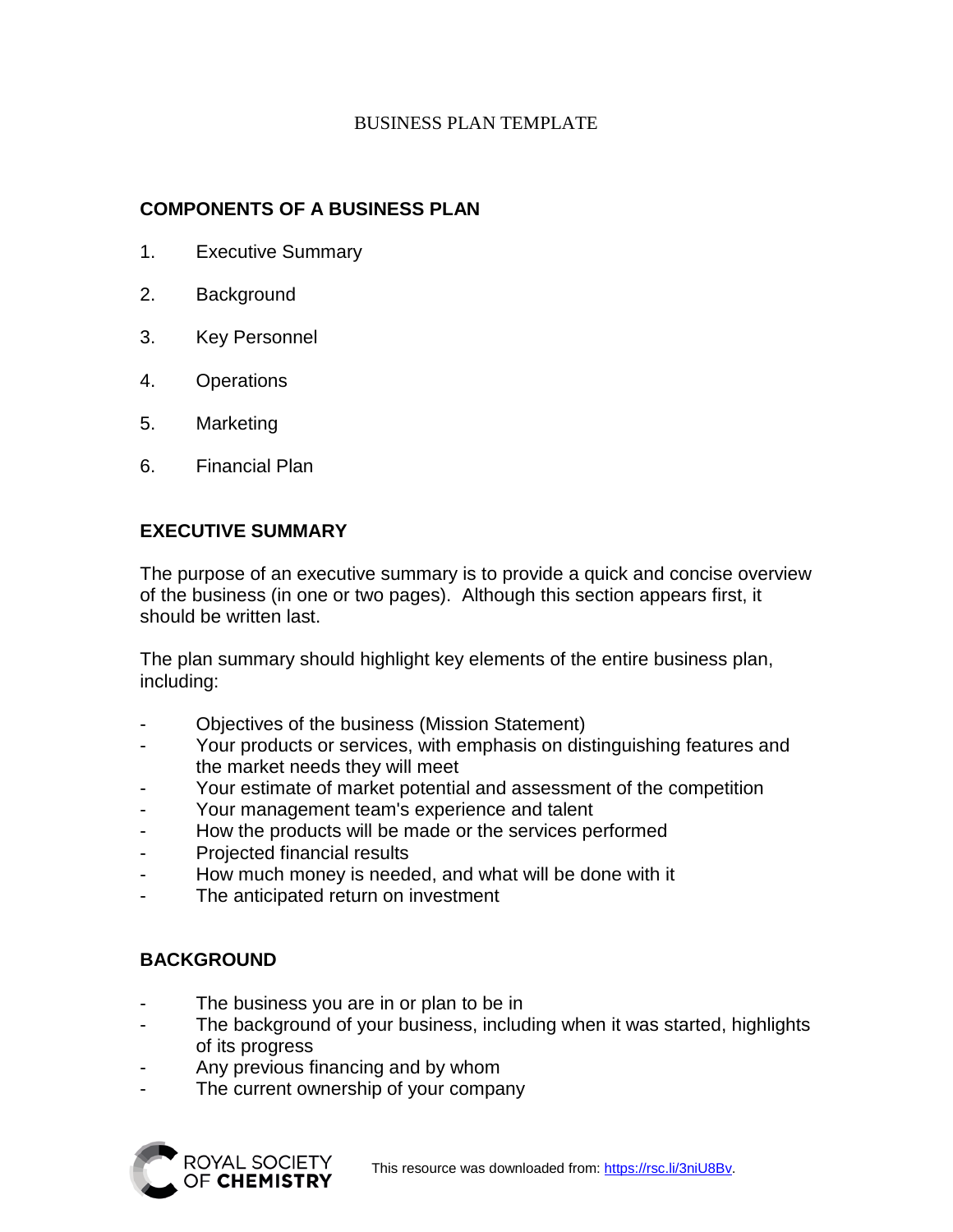## **KEY PERSONNEL**

- Explain how your company's management team is organized and describe the primary role each team member plays. If appropriate, use an organization chart.
- Demonstrate how team members' skills complement each other. Show the balance of marketing, financial, management and production skills, as well as experience with the product or service your are developing.

## **Key Managers:**

Prepare a brief synopsis of each key manager, including:

- Duties and Responsibilities
- Career highlights
- Significant past accomplishments that demonstrate ability for the tasks that will be required
- Include resumes in an exhibit. Resumes should include sufficient detail for future verification by a financial institution, an investor, government agency,...etc.
- This section should also discuss any apparent weakness in your management team. Are any critical skills missing? If so, how will this be overcome - by training? recruiting? outside advisors?

## **Compensation & Ownership:**

- State how each person will be compensated (by salary? incentive bonus? profit sharing?), and what investment each has in the company. Include a list of the stockholders and the number of shares each owns.
- Identify your board members (if any) and briefly discuss how each help in the development of your company. Indicate any investment board members have made in your company.

## **OPERATIONS**

This section should cover items such as:

- Location, capacity
- Costing and control
- Employees (numbers, union, etc.)
- Sources of supply
- Purchasing (Machinery-new or old, tools, dies, etc.)
- Facilities and equipment (describe the facilities and the equipment that will be required - What will these cost? Will you lease or buy? discuss future needs)

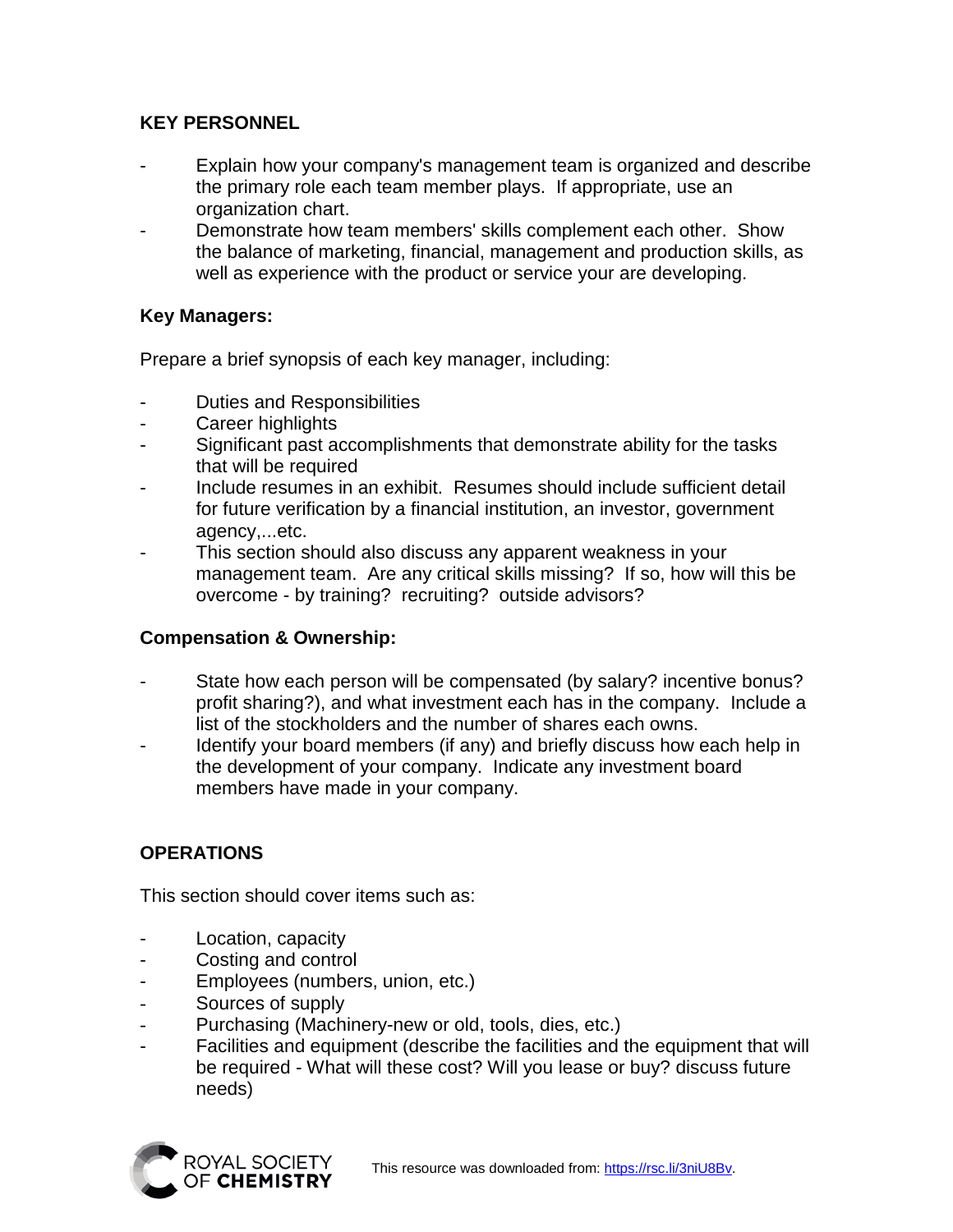- Describe the manufacturing process or the method of performing the service
- Discuss the labour force where you will operate What are the costs Is there enough labour available with the right skills? Will additional training be required? What will it cost? Is the labour force unionized or likely to be in the future?

## **MARKETING**

Marketing research is the most important part of any business plan since it determines not only potential demand and the target market but also expected sales levels, future opportunities in the market, how many employees will be needed,...etc. In essence, the marketing plan is the foundation of a good business plan.

This section should demonstrate that you understand how your market should be segmented, and that you have the ability to sell and deliver your product or service effectively to the right targets. This is the place to show why customers will buy from your company.

The following outlines some of the things, which should be included:

#### **Market history:**

Information on historical development and growth. By investigating past trends, it is often possible to anticipate future opportunities in the market.

## **Target Market:**

Identify your target market(s). It is important to segment and target the market properly - something that new companies frequently overlook. Concentrating your resources on the needs of a specific segment and carving out a niche may mean the difference between success and failure.

Facilities and equipment (describe the facilities and the equipment and equipment that will be required - What will these cost? Will you lease or buy? discuss future needs)

- Describe the manufacturing process or the method of performing the service
- Discuss the labour force where you will operate What are the costs Is there enough labour available with the right skills? Will additional training be required? What will it cost? Is the labour force unionized or likely to be in the future?

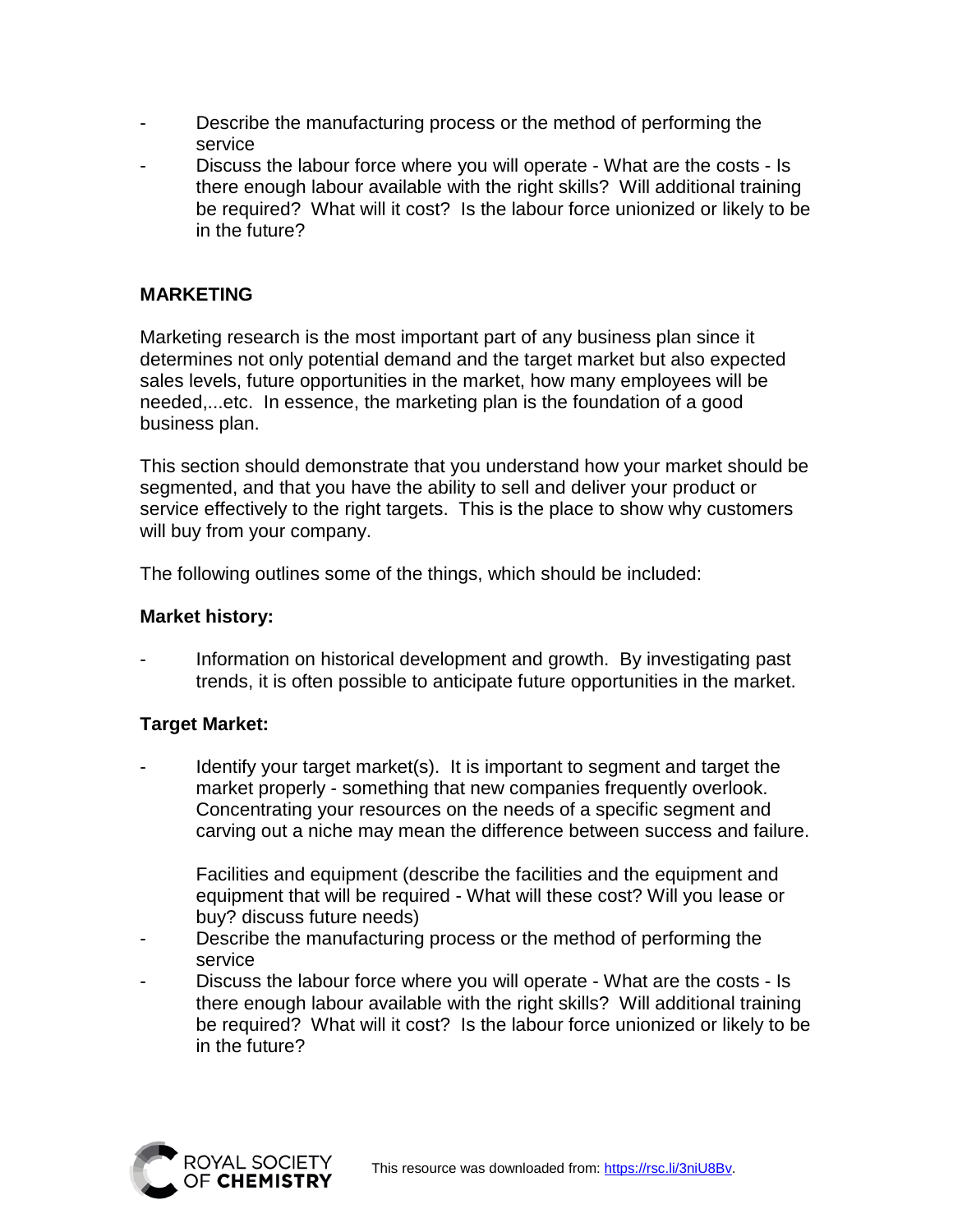## **Competition:**

Investigate the competition. Understand which are direct and indirect competitors, what their pricing strategy is, their competitive advantage,...etc. If you fully understand your own strengths and weaknesses relative to your competition you are more apt to be able to turn some of your weaknesses into opportunities.

#### **Market Share:**

Estimate the market share and sales volume that you think you can achieve over the next two, three years. Identify which portions of your estimate represent "hard" purchase commitments and present this information in tabular form.

#### **Pricing:**

Discuss the pricing strategy and policy for your product or service. Show how your pricing approach will enable you to: penetrate the market, maintain and increase market share in a competitive environment, and make a profit.

#### **Sales Plan:**

- Discuss how and where you plan to sell and distribute your product or service.
- Will you use a direct sales force? How many salespeople do you need? Will they be compensated by salary or by commission? What education and experience will you require, and how will you find and attract good salespeople?
- What degree of sales efficiency can you expect? How many sales calls will it take to get an order, and how large will an average order be?

## **Advertising:**

- Discuss how you will generate awareness of your product or service among potential customers. Which promotional activities you will use public relations, trade shows, sales incentives, promotional literature, media,...etc.
- Will these expenses be a large percentage of total expenses? If so, explain how much they will be and when they are likely to be incurred.

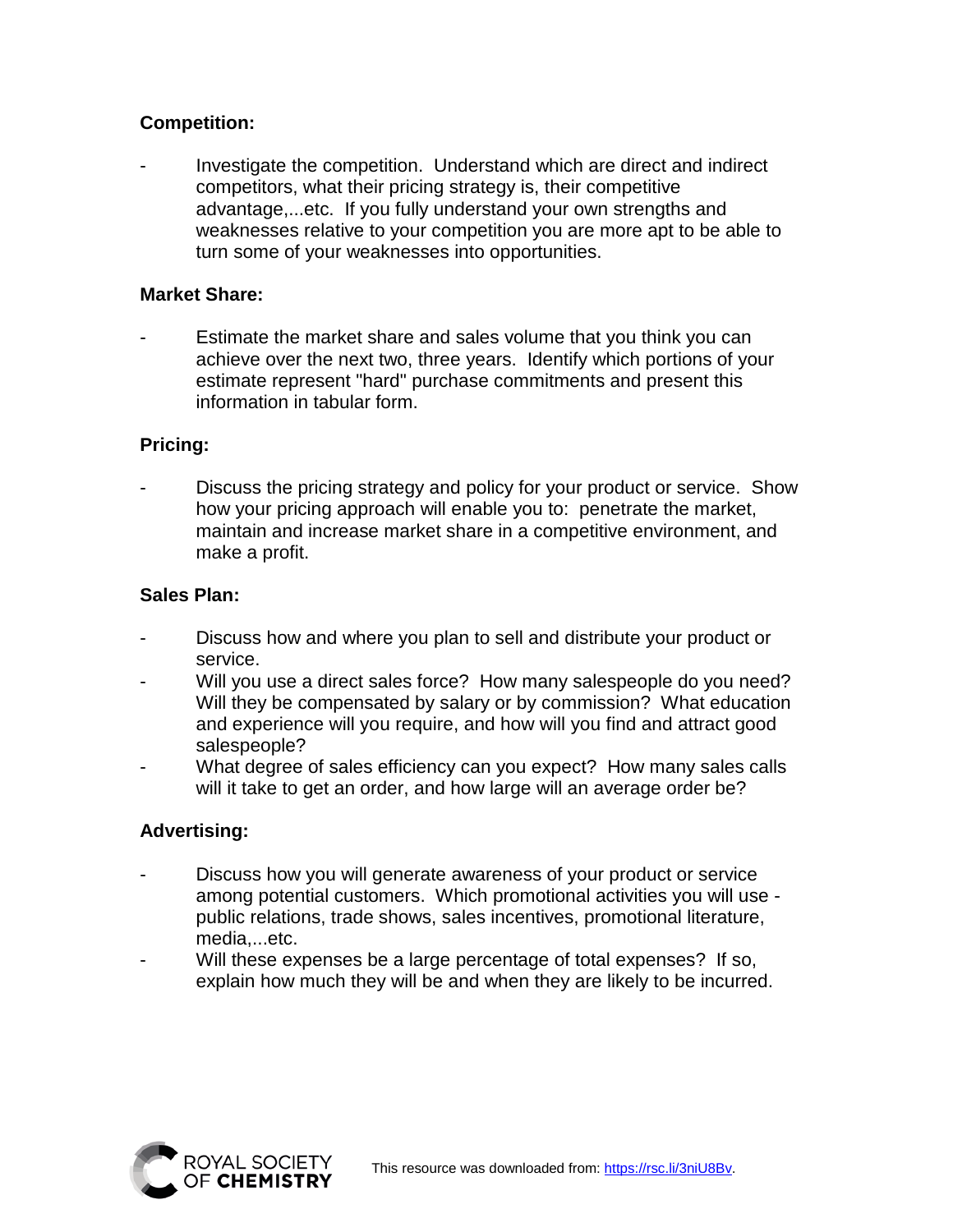## **FINANCIAL PLAN**

You will need to include financial statements and projections for the past as well as next three to five years, including:

- Financial statements for the past three years of operation
- Cash flow projections by month for the next year
- Projected balance sheet and income statement for the next three years
- Break-even analysis

Consider using a computer application to help you with projections based on your assumptions. Financial models can answer "what if" questions and show likely results under various scenarios.

Your projections should be tied to your market expectations. It is important to state clearly the assumptions you used when preparing the projections. Your financial analysis should identify and support the amount of money you are seeking from potential investors or financial institutions. Preparing financial projections requires accounting and finance knowledge. If none of your team members are qualified in this area, get outside help.

## **Money needed:**

This section of your plan should indicate the amount of money you will need, when you will need it, and how it will be used. Respond to questions like:

- How much money do you need now?
- How much will you need over the next three to five years, and when?
- What will you do if you have underestimated the amount you will need?
- How will you use the initial funds?
- What financial structure are you proposing for the financing (i.e. what portions of the funds will be debt and equity?)
- What will the terms be?
- Do you qualify for government assistance?

## **EXHIBITS**

Include exhibits to provide additional details that help tell your story. These might include:

- Marketing studies
- Patent information
- Photographs or sketches of your product or service
- Resumes of key executives